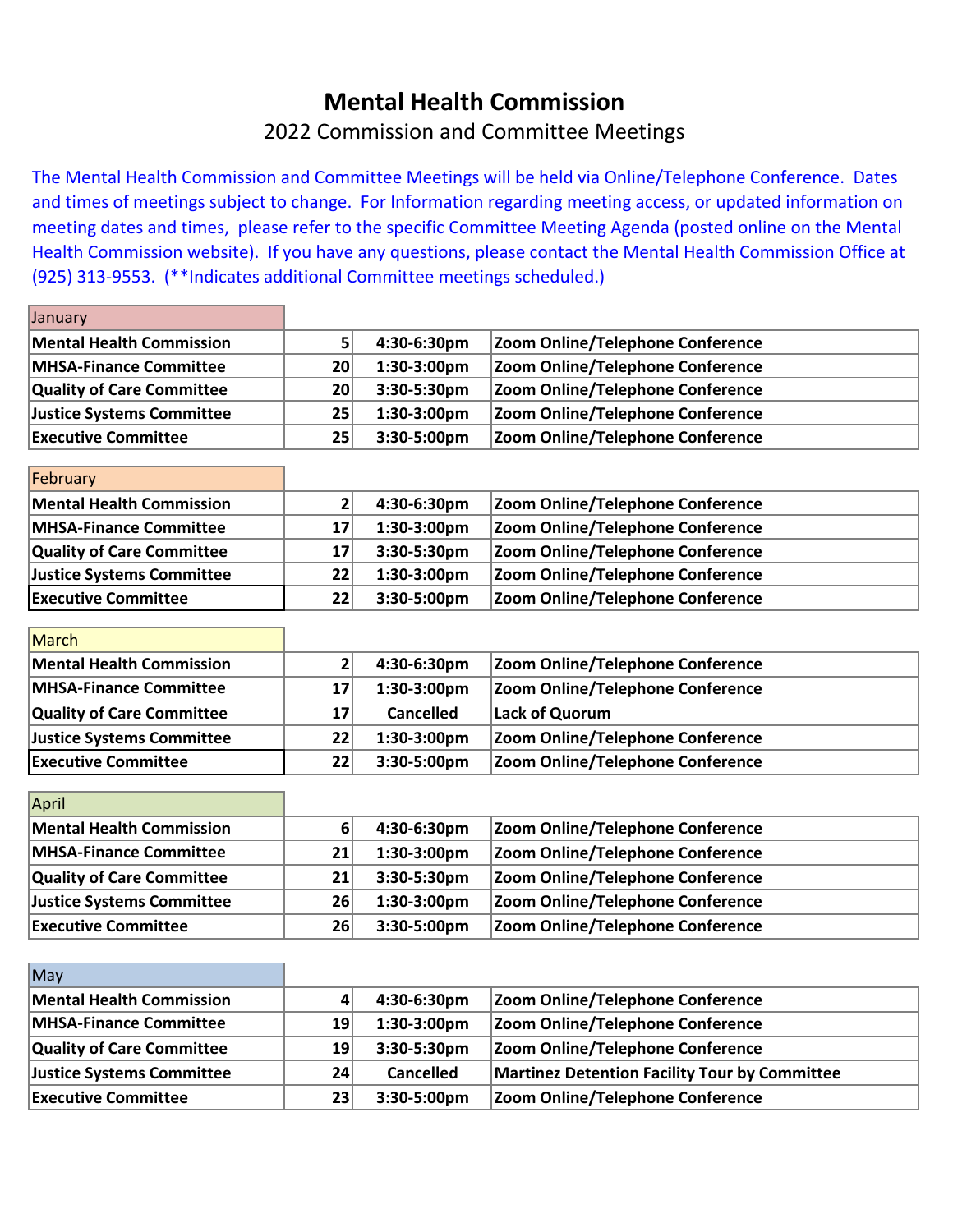## **Mental Health Commission**

2022 Commission and Committee Meetings

| June                             |                         |             |                                         |
|----------------------------------|-------------------------|-------------|-----------------------------------------|
| <b>Mental Health Commission</b>  | $\mathbf{1}$            | 4:30-6:30pm | Zoom Online/Telephone Conference        |
| <b>MHSA-Finance Committee</b>    | 16                      | 1:30-3:00pm | Zoom Online/Telephone Conference        |
| <b>Quality of Care Committee</b> | 16                      | 3:30-5:30pm | Zoom Online/Telephone Conference        |
| <b>Justice Systems Committee</b> | 28                      | 1:30-3:00pm | Zoom Online/Telephone Conference        |
| <b>Executive Committee</b>       | 28                      | 3:30-5:00pm | Zoom Online/Telephone Conference        |
|                                  |                         |             |                                         |
| July                             |                         |             |                                         |
| <b>Mental Health Commission</b>  | 6                       | 4:30-6:30pm | Zoom Online/Telephone Conference        |
| <b>MHSA-Finance Committee</b>    | 21                      | 1:30-3:00pm | Zoom Online/Telephone Conference        |
| <b>Quality of Care Committee</b> | 21                      | 3:30-5:30pm | Zoom Online/Telephone Conference        |
| <b>Justice Systems Committee</b> | 26                      | 1:30-3:00pm | Zoom Online/Telephone Conference        |
| <b>Executive Committee</b>       | 26                      | 3:30-5:00pm | Zoom Online/Telephone Conference        |
|                                  |                         |             |                                         |
| August                           |                         |             |                                         |
| <b>Mental Health Commission</b>  | $\overline{\mathbf{3}}$ | 4:30-6:30pm | Zoom Online/Telephone Conference        |
| <b>MHSA-Finance Committee</b>    | 18                      | 1:30-3:00pm | Zoom Online/Telephone Conference        |
| <b>Quality of Care Committee</b> | 18                      | 3:30-5:30pm | Zoom Online/Telephone Conference        |
| <b>Justice Systems Committee</b> | 23                      | 1:30-3:00pm | Zoom Online/Telephone Conference        |
| <b>Executive Committee</b>       | 23                      | 3:30-5:00pm | Zoom Online/Telephone Conference        |
|                                  |                         |             |                                         |
| September                        |                         |             |                                         |
| <b>Mental Health Commission</b>  | $\overline{\mathbf{z}}$ | 4:30-6:30pm | Zoom Online/Telephone Conference        |
| <b>MHSA-Finance Committee</b>    | 15                      | 1:30-3:00pm | Zoom Online/Telephone Conference        |
| <b>Quality of Care Committee</b> | 15                      | 3:30-5:30pm | Zoom Online/Telephone Conference        |
| <b>Justice Systems Committee</b> | 27                      | 1:30-3:00pm | Zoom Online/Telephone Conference        |
| <b>Executive Committee</b>       | 27                      | 3:30-5:00pm | Zoom Online/Telephone Conference        |
| October                          |                         |             |                                         |
|                                  |                         |             |                                         |
| <b>Mental Health Commission</b>  | 5 <sup>2</sup>          | 4:30-6:30pm | <b>Zoom Online/Telephone Conference</b> |
| <b>MHSA-Finance Committee</b>    | 20                      | 1:30-3:00pm | Zoom Online/Telephone Conference        |
| <b>Quality of Care Committee</b> | 20                      | 3:30-5:30pm | Zoom Online/Telephone Conference        |
| <b>Justice Systems Committee</b> | 25                      | 1:30-3:00pm | Zoom Online/Telephone Conference        |
| <b>Executive Committee</b>       | 25                      | 3:30-5:00pm | Zoom Online/Telephone Conference        |
|                                  |                         |             |                                         |